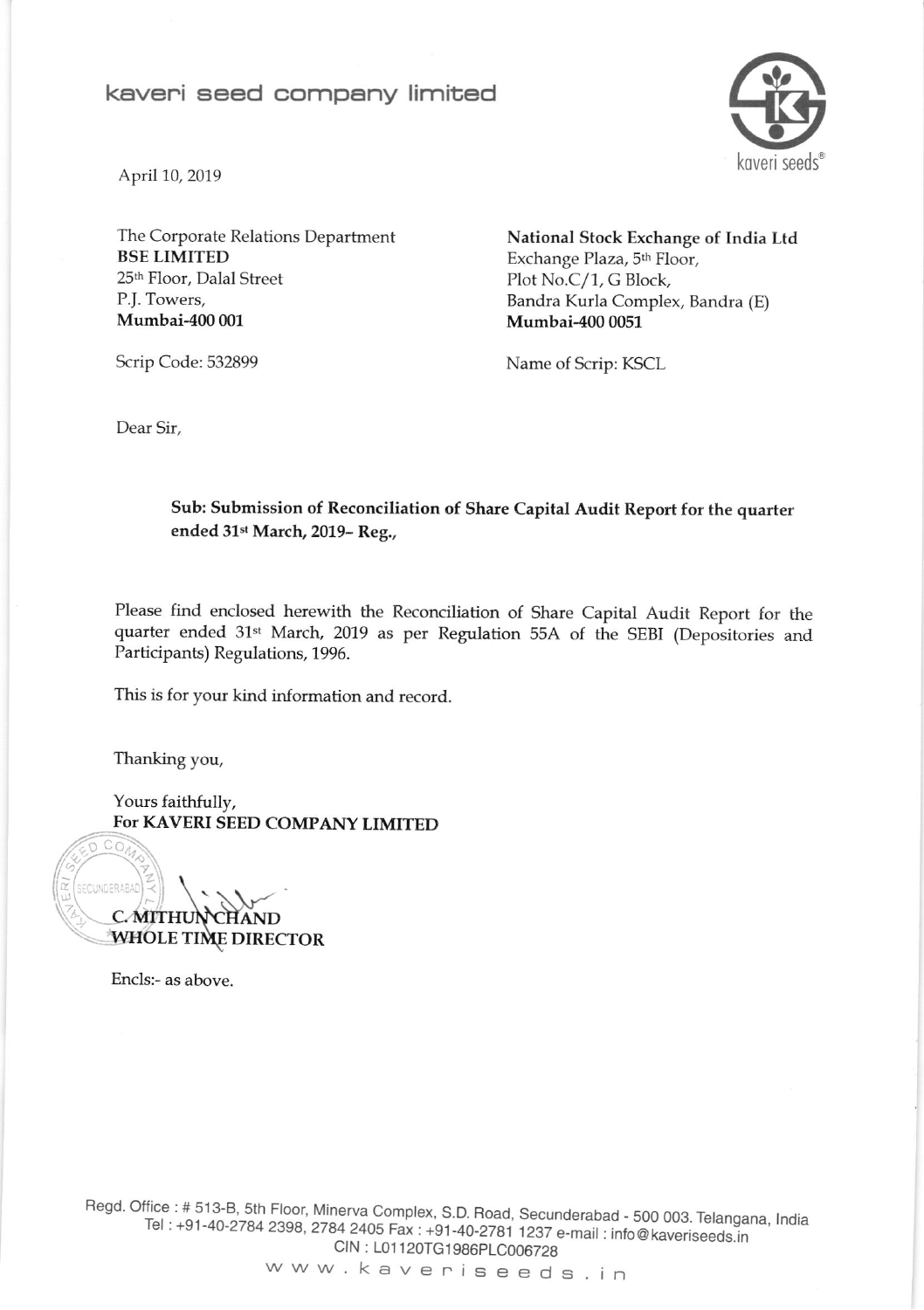# A.N. SARMA & CO.

**Company Secretaries** 



#### RECONCILIATION OF SHARE CAPITAL AUDIT REPORT

| 1. For Quarter ended                                                             | : $31st March 2019$           |                                                                                                 |                           |  |  |
|----------------------------------------------------------------------------------|-------------------------------|-------------------------------------------------------------------------------------------------|---------------------------|--|--|
| 2. ISIN                                                                          | : INE455I01029                |                                                                                                 |                           |  |  |
| 3. Face Value                                                                    | : $Rs.2/-$                    |                                                                                                 |                           |  |  |
| 4. Name of the Company                                                           | : KAVERI SEED COMPANY LIMITED |                                                                                                 |                           |  |  |
| 5. Registered Office Address                                                     |                               | : 513-B, 5 <sup>th</sup> Floor, Minerva Complex,<br>S D Road, Secunderabad - 500003, Telangana. |                           |  |  |
| 6. Correspondence Address<br>$\ddot{\phantom{0}}$                                | $-do-$                        |                                                                                                 |                           |  |  |
| 7. Telephone and Fax Numbers                                                     |                               | : 040-27721457/27842398/27842405/27811237                                                       |                           |  |  |
| 8. Email Address                                                                 | : cs@kaveriseeds.in           |                                                                                                 |                           |  |  |
| 9. Names of the Stock Exchanges<br>where the Company's Securities<br>are listed. | : BSE Ltd - Mumbai            | National Stock Exchange of India Ltd - Mumbai                                                   |                           |  |  |
|                                                                                  |                               | <b>NUMBER OF SHARES</b>                                                                         | % OF TOTAL ISSUED CAPITAL |  |  |
| 10. Issued Capital                                                               | $\ddot{\phantom{a}}$          | 6, 31, 29, 133                                                                                  | 100.00                    |  |  |
| 11. Listed Capital                                                               |                               | 6, 31, 29, 133                                                                                  | 100.00                    |  |  |
| a) Bombay Stock Exchange Ltd.<br>b) National Stock Exchange of India             | $\ddot{\phantom{0}}$          | 6, 31, 29, 133<br>6, 31, 29, 133                                                                | 100.00<br>100.00          |  |  |
| 12. Held in Dematerialised form in CDSL                                          | $\ddot{\cdot}$                | 2,57,94,691                                                                                     | 40.86%                    |  |  |
| 13. Held in Dematerialised form in NSDL                                          | $\ddot{\cdot}$                | 3,73,34,421                                                                                     | 59.14%                    |  |  |
| 14. Held in Physical Form                                                        |                               | 21                                                                                              | 0.00%                     |  |  |
| 15. Total Number Of Shares 12+13+14                                              | $\ddot{\phantom{0}}$          | 6, 31, 29, 133                                                                                  | 100.00%                   |  |  |

16. Reasons for difference if any, between (10&11),(10&15), (11&15): Nil

17. Certifying the details of changes in share capital during the quarter under consideration as per Table below:

| Particulars | No of<br>shares          | Applied/not<br>Applied for<br>Listing | Listed on<br>Stock<br>Exchanges | Whether<br>intimated to<br><b>CDSL</b> | Whether<br>intimated to<br>NSDL | In-Prin. Appr.<br>Pending for<br>SE. |
|-------------|--------------------------|---------------------------------------|---------------------------------|----------------------------------------|---------------------------------|--------------------------------------|
|             | $\overline{\phantom{a}}$ |                                       |                                 |                                        | $\overline{a}$                  | SARN                                 |
|             |                          |                                       |                                 |                                        | <b>1940</b>                     | $\star$<br>(HYDERABAD).              |

Plot No.7, Flat No.203, Reliance Manor, Road No.12, Banjara Hills, Hyderabad - 500 034 Telangana Ph: 9177509864, 040-23320728 e-mail: an\_sarma@yahoo.co.in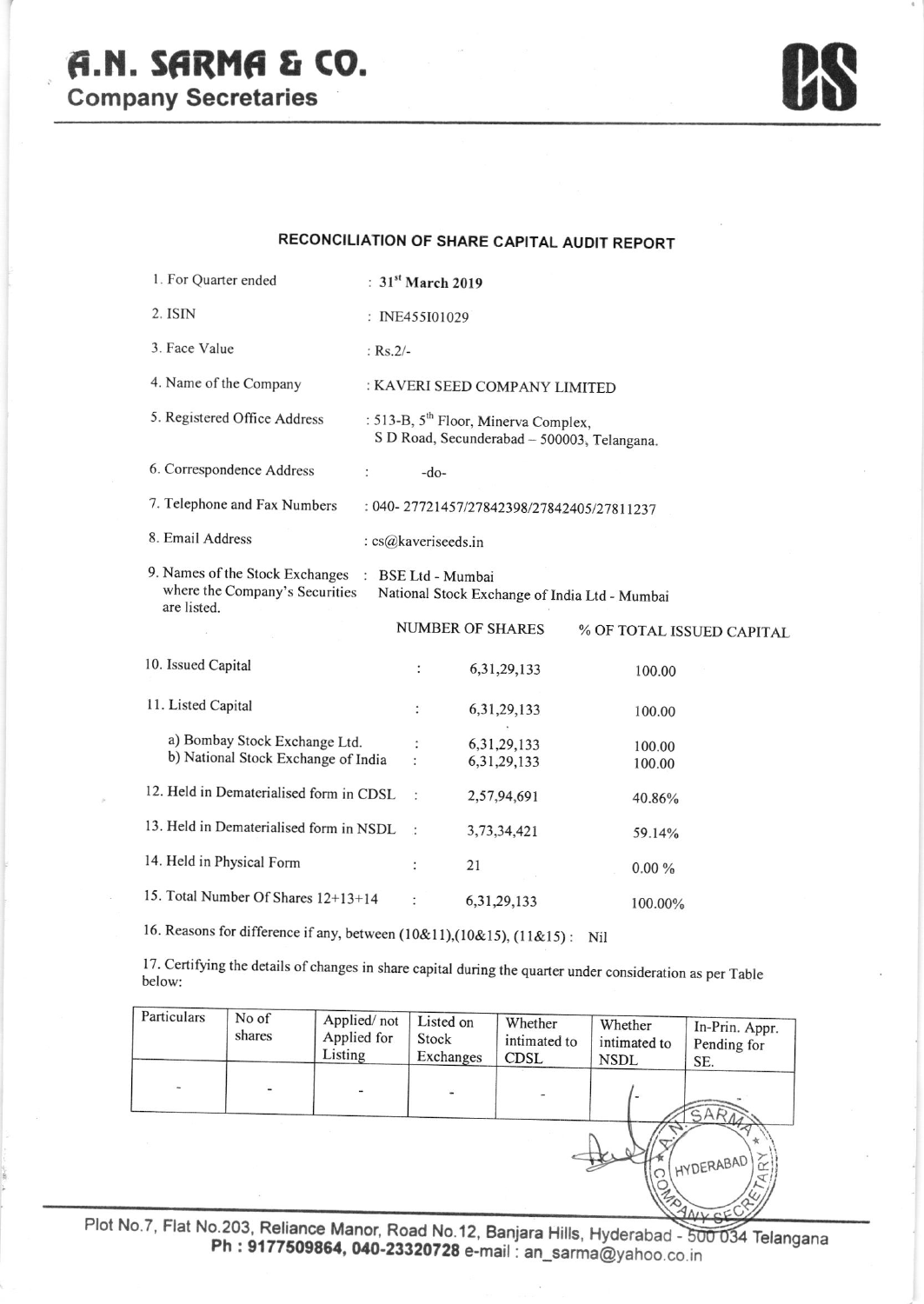# F.A. SARMA & CO.

**Company Secretaries** 

18. Register of Members is Updated : Yes

| If not updated upto which date | $-NA-$ |
|--------------------------------|--------|
|--------------------------------|--------|

- 19. Reference of previous quarter with regard to excess dematerialized shares, if any NA-
- 20. Has the Company resolved the matter mentioned in point No.l9 above in the current quarter? If not, reason why? - NA-
- 21. Mentioned the total no. of requests, if any, confirmed after 21 days and the total no. of requests Pending beyond 2l days with the reasons for delay:

| Total No. of demat requests           | No. of. Requests | <b>No. of Shares</b> | <b>Reasons for delay</b> |
|---------------------------------------|------------------|----------------------|--------------------------|
| Confirmed/Rejections after 21<br>days | NIL              | $_{\rm NIL}$         | NIL                      |
| Pending for more than 21 days         | NIL              | NIL                  | NIL.                     |

- 22. Name, Telephone & Fax No. of the Compliance Officer of the Company:
- 23. Name, Address, Telephone & Fax No., Regn. No. of the Auditor
- 24. Appointment of Common Agency for Share Registry Work:

Mr V.R.S.Murti Company Secretary & Compliance Officer 513-B, 5<sup>th</sup> Floor, MinervaComplex, S D Road, Secunderabad - 500 003 Phone Nos. 27842398/27842405 Fax No. 27811237 Membership No.ACS3566

Mr. A.N.Sarma Practicing Company Secretary 403, Amrit Apartments, Somajiguda, Hyderabad PrN- 500 082 Telephone No. 9177509864 Registration No.CP78l2

Bigshare Services Pvt Ltd., 306, Right Wing, Amrutha Ville, Opp. Yashodha Hospital, Rajbhavan Road, Somajiguda, Hyderabad - 500 082 Tele No. : 040 - 23374967 Tele Fax : 040 - 23370295

 $- NIL$ c.AR  $\mathbb{R}$  $H_{10}$ A.N.SARMA

Company Secretary in Practice

25. Any other derails that the auditor may like to provide. (e.g. BIFR Company, Delisting from Stock Exchanges, Company changed it name etc.)

Place : Hyderabad Date : 10.04.2019  $\ddot{\phantom{a}}$